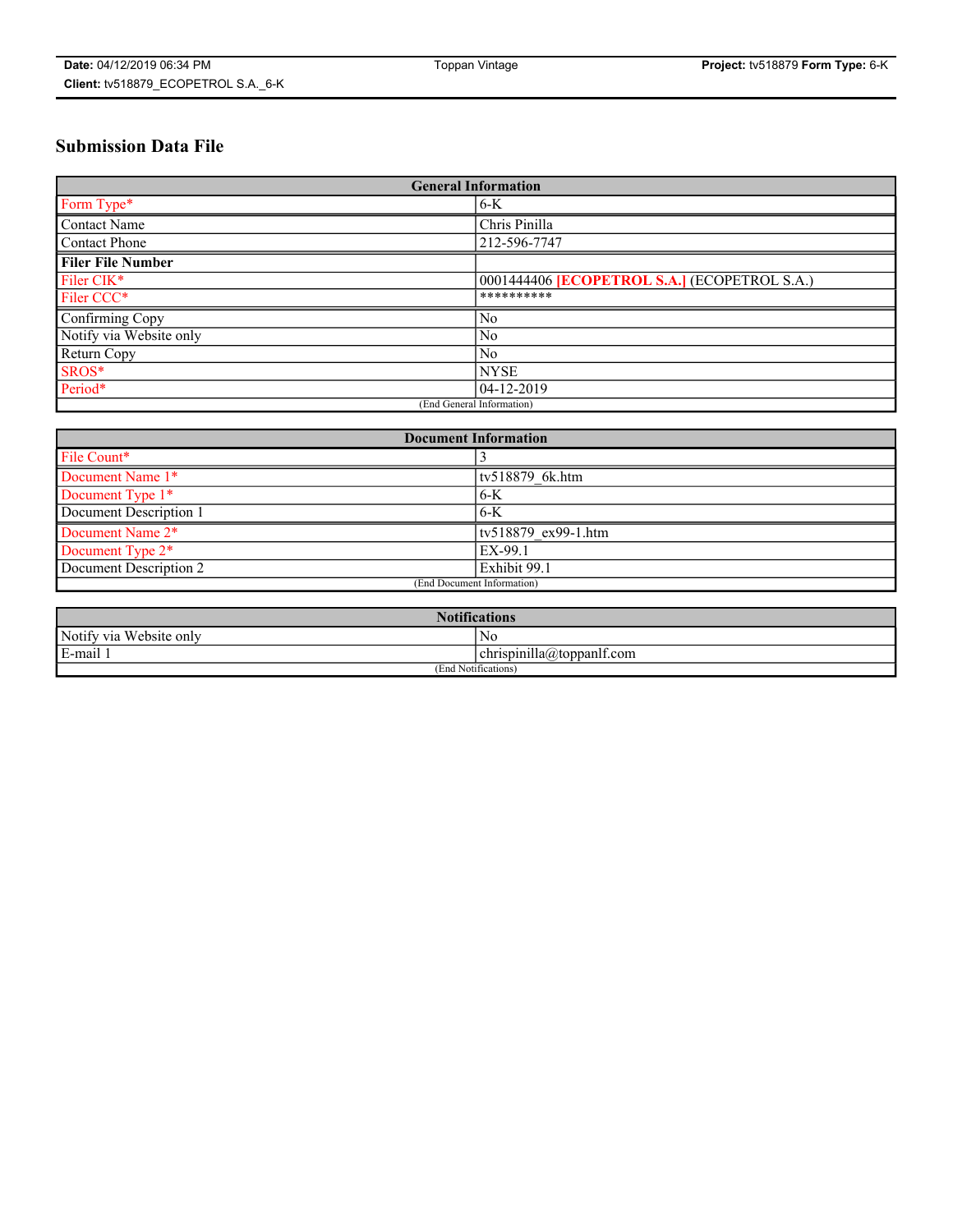### **UNITED STATES SECURITIES AND EXCHANGE COMMISSION Washington, D.C. 20549**

### **FORM 6-K**

### **REPORT OF FOREIGN PRIVATE ISSUER PURSUANT TO RULE 13a-16 OR 15d-16 UNDER THE SECURITIES EXCHANGE ACT OF 1934**

For the month of April, 2019

Commission File Number 001-34175

### ECOPETROL S.A.

(Exact name of registrant as specified in its charter)

N.A.

(Translation of registrant's name into English)

COLOMBIA

(Jurisdiction of incorporation or organization)

Carrera 13 No. 36 – 24 BOGOTA D.C. – COLOMBIA

(Address of principal executive offices)

Indicate by check mark whether the registrant files or will file annual reports under cover of Form 20-F or Form 40-F.

Form 20-F  $\boxtimes$  Form 40-F  $\Box$ 

Indicate by check mark if the registrant is submitting the Form 6-K in paper as permitted by Regulation S-T Rule 101(b)(1)

 $Yes \Box$  No  $\boxtimes$ 

Indicate by check mark if the registrant is submitting the Form 6-K in paper as permitted by Regulation S-T Rule 101(b)(7)

 $Yes \Box$  No  $\boxtimes$ 

Indicate by check mark whether the registrant by furnishing the information contained in this form is also thereby furnishing the information to the Commission pursuant to Rule 12g3-2(b) under the Securities Exchange Act of 1934.

 $Yes \Box$  No  $\boxtimes$ 

If "Yes" is marked, indicate below the file number assigned to the registrant in connection with Rule 12g3-2(b): 82-  $N/A$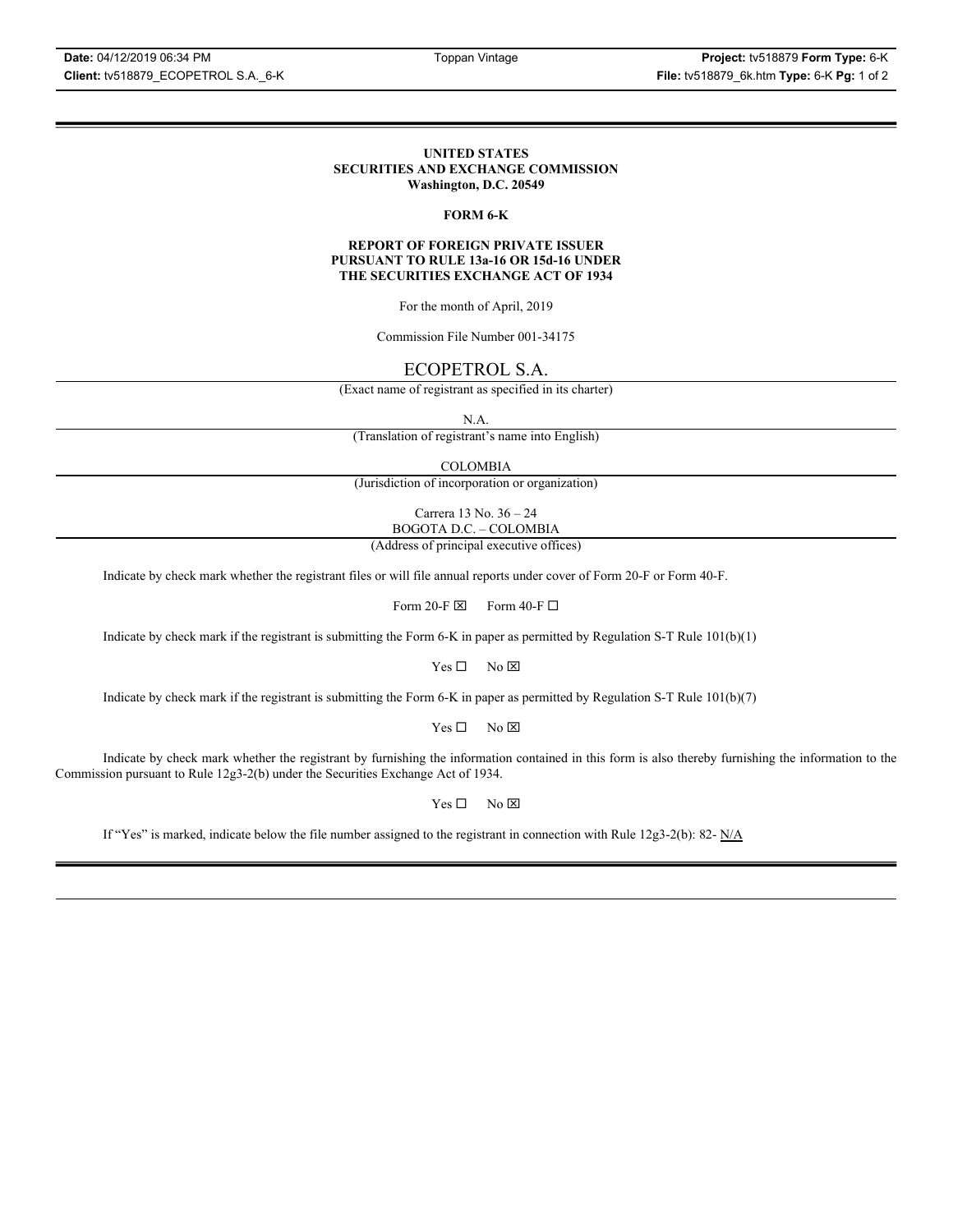### **SIGNATURES**

Pursuant to the requirements of the Securities Exchange Act of 1934, the registrant has duly caused this report to be signed on its behalf by the undersigned, thereunto duly authorized.

Ecopetrol S.A.

By: /s/ Jaime Caballero Uribe

Name: Jaime Caballero Uribe Title: Chief Financial Officer

Date: April 12, 2019